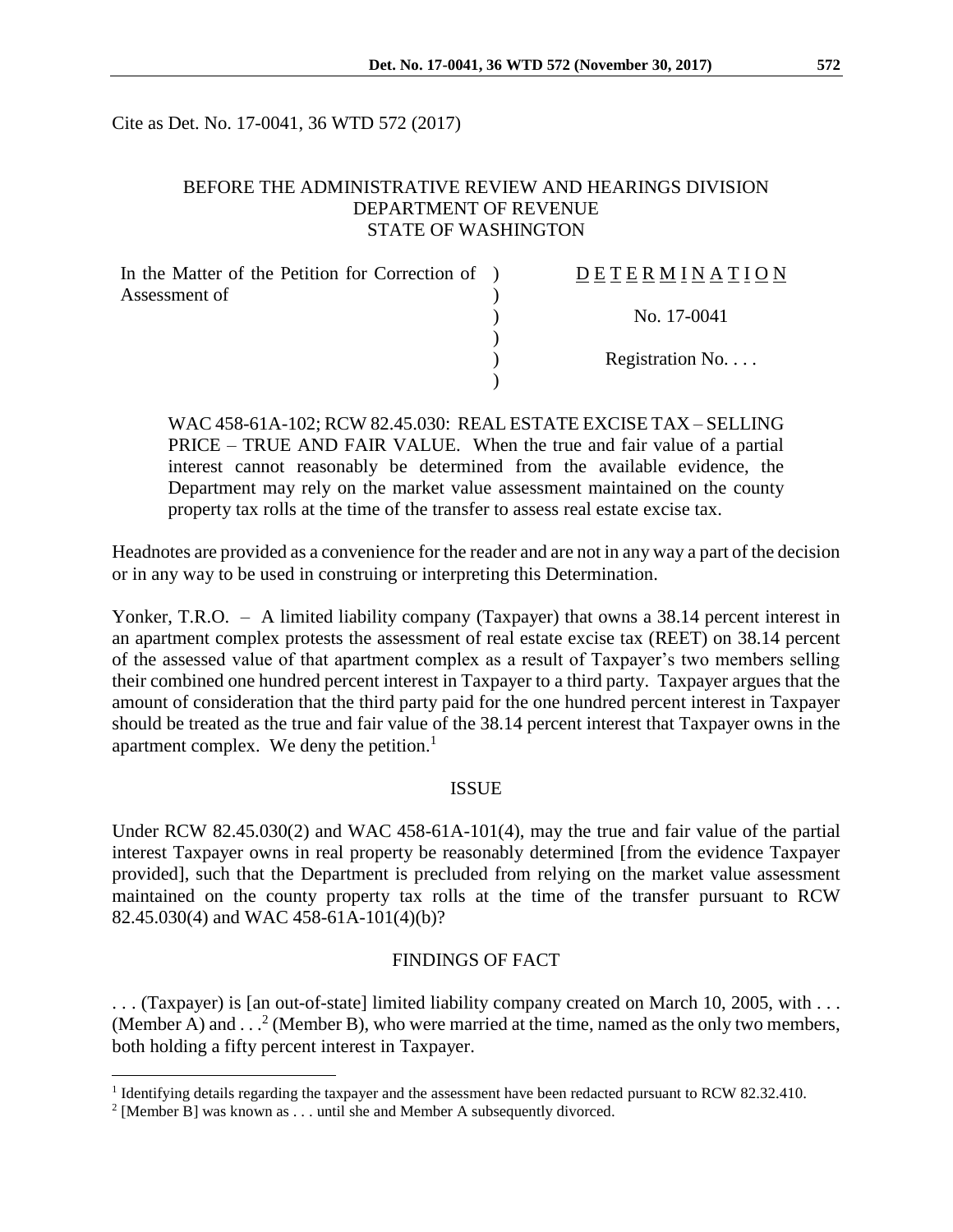On July 11, 2007, Taxpayer entered into a Tenants In Common Agreement (TIC Agreement) with [LLC], whose sole member throughout the relevant time period was  $\dots$  (Member C).<sup>3</sup> Under the terms of the TIC Agreement, Taxpayer and [LLC] agreed to jointly acquire the . . . (Apartment Complex), which is a 192-unit residential apartment building located in . . . , Washington. The TIC Agreement also stated that Taxpayer would hold a 38.14 percent interest in the Apartment Complex, while [LLC] would hold a 61.86 percent interest in the Apartment Complex. The Apartment Complex had been previously acquired in 2006, prior to the execution of the TIC Agreement, for a purchase price of  $\$\dots$ <sup>4</sup>

In 2011, Member A and Member B divorced. On September 20, 2011, as part of the divorce proceedings, [Appraiser], an appraiser, issued a letter (2011 Letter) which stated "[t]his analysis is not an appraisal as defined in chapter 18.140 RCW." The 2011 Letter also stated the following: (1) the estimated value of the Apartment Complex was  $\hat{\mathcal{S}}$ ...; (2) the estimated equity in the Apartment Complex was \$ . . . ; and (3) the value of Taxpayer's 38.14 percent interest in the Apartment Complex was \$ . . . , which equates to 38.14 percent of the estimated equity.

On September 22, 2015, Member A and Member B entered into a Purchase and Sale Agreement (Purchase Agreement) with Member C, in which Member A and Member B agreed to sell Member C their respective fifty percent interests in Taxpayer for \$ . . . . From that date, Member C owned one hundred percent of both Taxpayer and [LLC], which retained their respective interests of 38.14 percent and 61.86 percent in the Apartment Complex. As of that date, Taxpayer represented that the Apartment Complex was subject to a nonrecourse liability of  $\$\dots$ .

On September 23, 2015, Taxpayer filed a Real Estate Excise Tax Affidavit and Controlling interest Transfer Return with the Department, which stated that the true and fair value of the property owned by Taxpayer was \$ . . . . On October 21, 2015, the Department's Special Programs Division sent letters to Taxpayer, Member A, and Member C, stating that "[t]he true and fair value for the property reported on a controlling interest real estate excise tax affidavit was \$ . . . , which is substantially lower than the county assessed value for this property, which was \$ . . . ." The letter requested additional documentation "to prove that the true and fair value was equal to what the property was worth at the time of the sale of interest in the entity." The letter instructed the recipients to respond by November 5, 2015. Special Programs received no response to the request for additional documentation by the November 5, 2015, deadline. On November 18, 2015, Special Programs sent a "final request" for additional documentation. On December 9, 2015, following that second letter, Member C made initial contact with Special Programs on behalf of Taxpayer.

Taxpayer subsequently provided a letter dated March 9, 2016 (2016 Letter)<sup>5</sup>, from [Appraiser], which stated the following:

<sup>&</sup>lt;sup>3</sup> While there appears to be no dispute that the TIC Agreement was executed on July 11, 2007, we note that the version in the record is not signed by any of the parties.

<sup>&</sup>lt;sup>4</sup> It appears that the Apartment Complex was purchased by one of the parties on December 19, 2006; however, the record is unclear which party initially purchased it before it became subject to the tenancy in common pursuant to the 2007 TIC Agreement.

<sup>5</sup> While the 2016 Letter is technically dated "March 9, 2015," we conclude that the references in the body of the document make clear that the year "2015" was erroneous, and actually should have been "2016."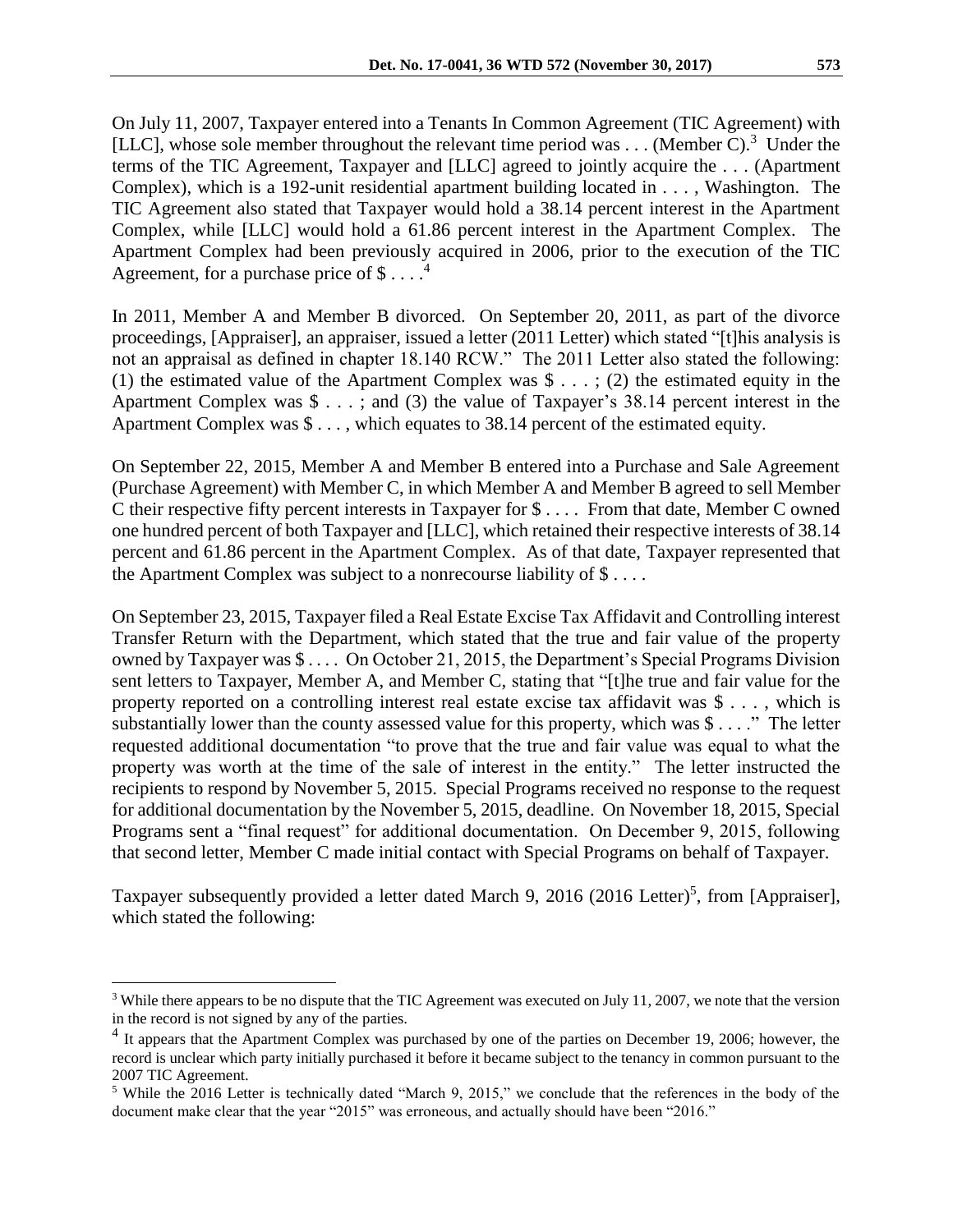As you are aware, the 38% owner decided to sell their interest in 2015 to the majority owner which is likely the only party who would buy a fractional interest, unless it was offered at a large discount. There are several reasons for this; including the inability to make any decisions about the operation of the project, the lack of control about when to sell, and the lack of ability to control the financing. I have extensive experience in owning partial shares of real estate holdings and am very familiar with these partial interests.

. . .

There is no doubt in real estate interests when you hold a minority interest; it is not equal in value to its proportional percentage of the total value of the property. In some ways it is like owning a parcel of landlocked real estate. In that case the only purchaser is an adjoining owner as any other purchaser would not want a property they cannot access.

In this case, the minority ownership wanted to sell their 38% interest in the apartment complex at a negotiated price of \$ . . . [, which] was what they determined to be a reasonable estimate of its value. The Buyer did not assume any debt from the minority interest as the Buyer was already liable for 100% of the outstanding debt on the property. The price was determined as follows:

| $\mathsf{\$}\dots$ |
|--------------------|
| 7%                 |
| $\mathsf{\$}\dots$ |
| $\$\ldots$         |
| $\$\ldots$         |
| $S \ldots$         |
|                    |

I do not know the incentives between the parties, but the fact that the income had been going up may have been the reason for the majority owner to pay a slightly higher price. In any event it represented what the parties felt was an accurate measure of the worth of the interest at the time they consummated their sale. In my opinion the value calculated in this manner accurately reflects the current range of values in the market. While the cap rate is at the high end of the current market cap rates, it is justified as the parties were valuing a minority interest.

Special Programs disagreed with Taxpayer's position that \$ . . . was the proper measure for assessing Real Estate Excise Tax (REET). Instead, Special Programs found that the county assessed value at the time of the transfer  $-\$ \$  $\dots$  – multiplied by the percentage of Taxpayer's interest in the Apartment Complex – 38.14 percent – was the proper measure for assessing REET. On April 7, 2016, as a result of its findings, Special Programs issued a REET assessment for a total of  $\$\ldots$ , which included  $\$\ldots$  in REET, a  $\$\ldots$  five-percent assessment penalty, and  $\$\ldots$  in interest. Taxpayer subsequently sought review of the full amount of the assessment.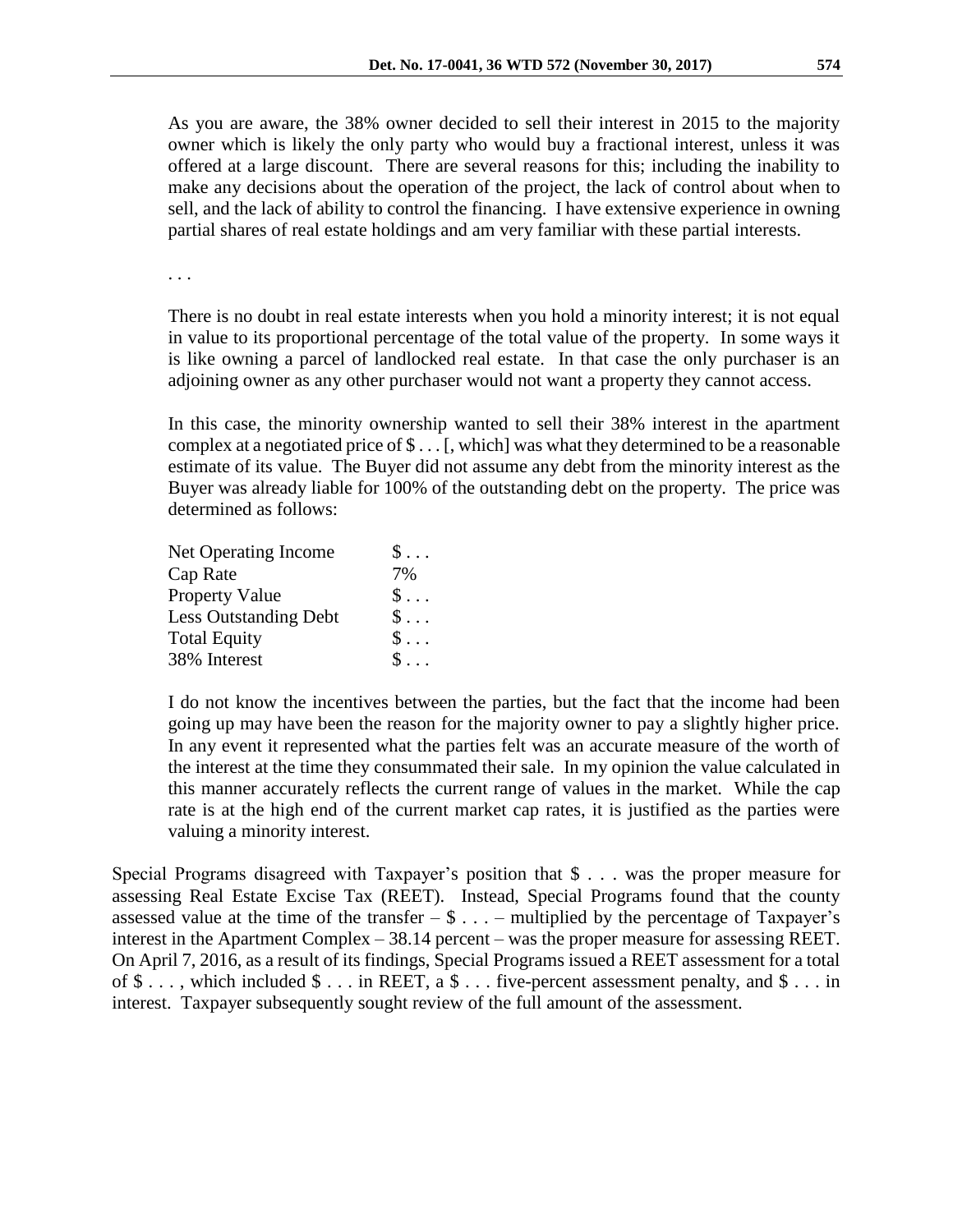# ANALYSIS

Pursuant to RCW 82.45.060, REET is imposed on each sale of real property located within Washington at a rate of 1.28 percent of the "selling price." RCW 82.45.010(2)(a) defines "sale" to include "the transfer or acquisition within any twelve-month period of a controlling interest in any entity with an interest in real property located in this state for a valuable consideration." In the case of a partnership, association, trust, or other entity, such as an LLC, a "controlling interest" means "fifty percent or more of the capital, profits, or beneficial interest in such partnership, association, trust, or other entity." RCW 82.45.033(1)(b); WAC 458-61A-101(2)(a)(ii). The Department may assess REET "against the entity in which a controlling interest is transferred." RCW 82.45.033(2)(b).

Here, Taxpayer does not dispute that the transfer of one hundred percent interest in Taxpayer to Member C constitutes a sale under RCW 82.45.010(2). Instead, Taxpayer challenges the amount Special Programs used as the "selling price" to calculate Taxpayer's assessed REET liability.

RCW 82.45.030 defines "selling price" as follows:

(1) As used in this chapter, the term "selling price" means the true and fair value of the property conveyed. If property has been conveyed in an arm's length transaction between unrelated persons for a valuable consideration, a rebuttable presumption exists that the selling price is equal to the total consideration paid or contracted to be paid to the transferor, or to another for the transferor's benefit.

(2) If the sale is a transfer of a controlling interest in an entity with an interest in real property located in this state, the selling price shall be the true and fair value of the real property owned by the entity and located in this state. If the true and fair value of the real property located in this state cannot reasonably be determined, the selling price shall be determined according to subsection (4) of this section.

. . .

(4) If the total consideration for the sale cannot be ascertained or the true and fair value of the property to be valued at the time of the sale cannot reasonably be determined, the market value assessment for the property maintained on the county property tax rolls at the time of the sale shall be used as the selling price.

(Emphasis added). Taxpayer argues that RCW 82.45.030(1), as opposed to (2), "controls" here. If Taxpayer were correct, then there would be a rebuttable presumption that the consideration paid for the transfer – \$ . . . – was the selling price on which REET should be assessed. In *McFreeze Corp. v. Dep't of Revenue*, 102 Wn. App. 196, 200-01 (2000), the Court of Appeals disagreed with the argument Taxpayer advances here, reasoning as follows:

The statute defines "selling price" in two ways. Under RCW 82.45.030(1), the selling price is the true and fair value of the property conveyed, presumptively the consideration paid. But RCW 82.45.030(2), the more specific subsection dealing with the transfer of a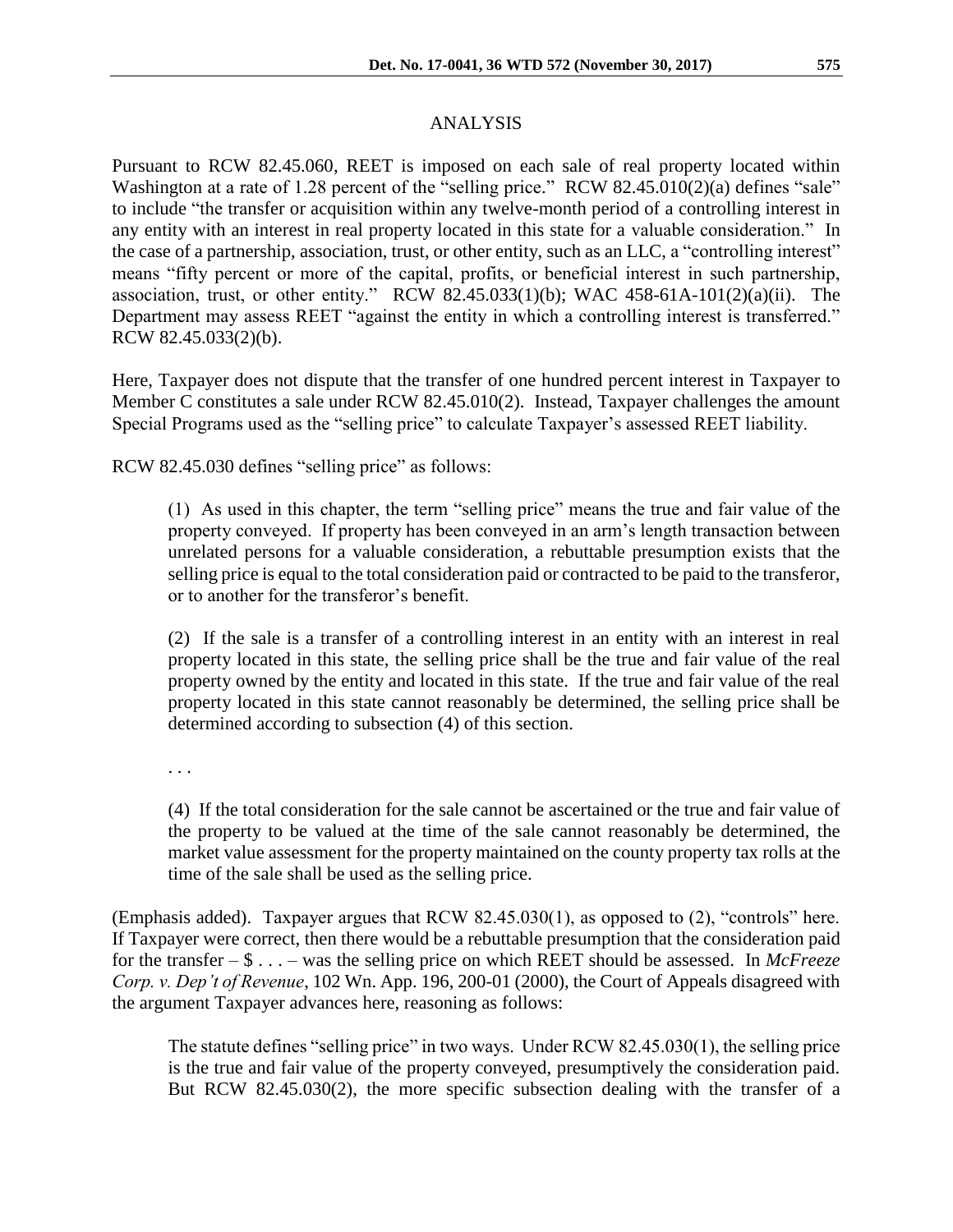controlling interest in an entity owning real estate, defines "selling price" as the "true and fair value of the real property owned by the entity…." Thus, in the sale of an entity, **the value taxed is not the consideration paid, but the value of the real estate owned by the entity**. There is simply no ambiguity in this.

(Emphasis added). Consistent with the Court's conclusion in *McFreeze*, we have previously held the following:

[T]he tax at issue . . . bears no relation to the funds received by the taxpayers for [their] interest in the LLC. Rather, the incident giving rise to the tax is the transfer of the beneficial ownership in real property located in this state. Accordingly, **the amount of the tax is based on the value of the real property, not the interest in the LLC that was transferred**.

Det. No. 98-083, 17 WTD 271 (1998) (emphasis added); *see also* Det. No. 10-0175, 30 WTD 54 (2011). Likewise, WAC 458-61A-101 (Rule 101), the Department's administrative rule regarding the transfer of controlling interests, states that the selling price in a transfer of a controlling interest is "the true and fair value of the real property owned by the entity at the time the controlling interest is transferred." Rule 101(4). Pursuant to all of these authorities, the selling price applicable here is the "true and fair value" of the 38.14 percent interest in the Apartment Complex owned by Taxpayer, and not the \$ . . . price Member C paid for the one hundred percent interest in Taxpayer.

Rule  $101(2)(c)$  defines "true and fair value" as "market value, which is the amount of money that a willing, but unobliged, buyer would pay a willing, but unobligated, owner for real property, taking into consideration all reasonable, possible uses of property." We have no evidence in the record of the actual "market value" of Taxpayer's partial interest in the Apartment Complex as of September 22, 2015.<sup>6</sup> As a result, we cannot reasonably determine the "true and fair value" of Taxpayer's partial interest in the Apartment Complex at the time of the transfer.

We, then, must consider the rest of Rule 101(4), which provides as follows:

- (a) If the true and fair value of the property cannot reasonably be determined, one of the following methods may be used to determine the true and fair value:
	- (i) A fair market value appraisal of the property; or

 $6$  Taxpayer argues that the consideration of \$... that Member C paid for the one hundred percent interest in Taxpayer also represents the true and fair value of Taxpayer's partial interest in the Apartment Complex pursuant to Rule 101(2)(c) because that amount was "reasonably determined by the parties" in an arms' length transaction based "upon the value that was done in 2011 for the divorce and considered more current factors to determine the true and fair value." We interpret this argument as being that the 2011 Letter is an appraisal that supports Taxpayer's assertion that its partial interest in the Apartment Complex was valued at \$ . . . at the time of the transfer. We address Taxpayer's argument under our discussion of Rule 101(4)(a)(i), below.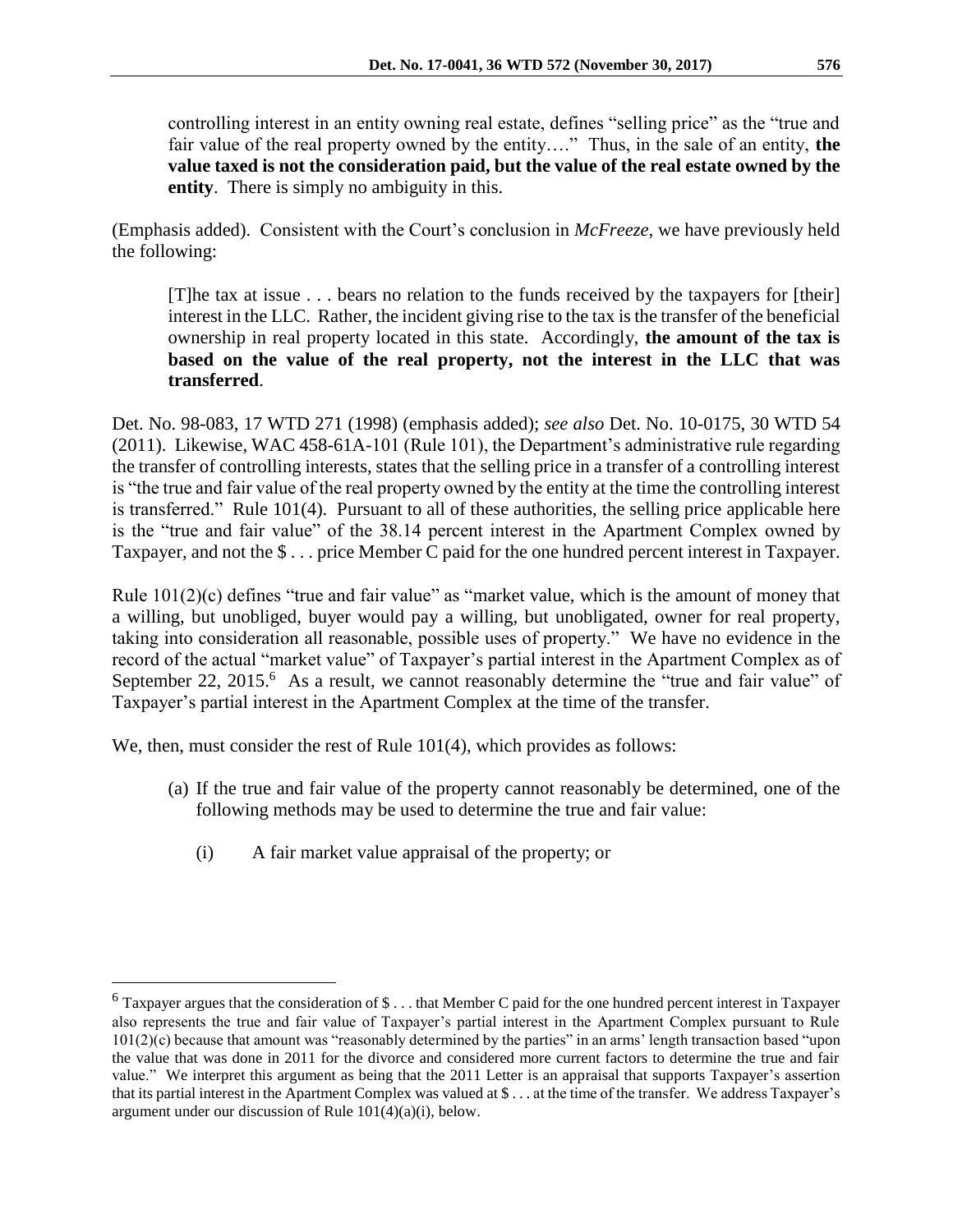- (ii) An allocation of assets by the seller and the buyer made pursuant to section 1060 of the Internal Revenue Code of 1986, as amended or renumbered as of January 1, 2005.<sup>7</sup>
- (b) If the true and fair value of the property to be valued at the time of the sale cannot reasonably be determined by either of the methods in (a) of this subsection, the market value assessment for the property maintained on the county property tax rolls at the time of the sale will be used as the selling price.

Thus, if the true and fair value cannot reasonably be determined based on the circumstances of the transfer, a fair market value appraisal of the property may be used to determine the true and fair value. The record here contains no fair market value appraisal of Taxpayer's partial interest in the Apartment Complex from when the transfer of the controlling interest occurred on September 22, 2015. While the record does contain the 2011 Letter and the 2016 Letter, we conclude that neither of these documents may serve as a proper basis for determining the true and fair value of Taxpayer's partial interest in the Apartment Complex.

First, the 2011 Letter was already four years old by the time of the transfer and, therefore, unreliable for determining the true and fair value of Taxpayer's partial interest in the Apartment Complex on September 22, 2015. Additionally, the 2011 Letter's valuation of Taxpayer's partial interest in the Apartment Complex was only based on the estimated equity in the Apartment Complex, as opposed to the full market value, as required under Rule 101(2)(c). We further note that the 2011 Letter expressly states that it is not an appraisal.

Second, while the 2016 Letter purports to be "an appraisal report" for Taxpayer's partial interest in the Apartment Complex, and it is closer in time to the actual date of transfer, it is, nevertheless, incomplete. The 2016 Letter, at most, is a summary and contains no methodology or data supportive of its conclusions. Further, like the 2011 Letter, the 2016 Letter merely attempts to value the equity of the Apartment Complex. Yet, again, it is the full market value of the partial interest in the Apartment Complex that must be valued here to determine the "true and fair value" of that partial interest.<sup>8</sup> Therefore, we decline to accept the 2016 Letter as an appraisal upon which to base the assessment of REET.<sup>9</sup>

Because the true and fair value of Taxpayer's partial interest in the Apartment Complex cannot be determined under Rule 101(4)(a), such determination must be made based on the "market value assessment for the property maintained on the county property tax rolls at the time of the sale will

<sup>7</sup> Section 1060 of the Internal Revenue Code of 1986 deals with certain "applicable asset acquisitions." There is no assertion that this section is applicable to the transfer at issue here and, therefore, we conclude that Rule  $101(4)(a)(ii)$ is not applicable in this case.

<sup>8</sup> Taxpayer appears to also argue that since Taxpayer's partial interest in the Apartment Complex was not subject to any debt on the Apartment Complex, only the equity is under consideration here. We disagree. First, there is no actual evidence in the record that Taxpayer's partial interest is not subject to any debt on the Apartment Complex. Further, even if there was such evidence, as we discussed above, the definition of "true and fair value" clearly contemplates that the full value of the property at issue is the relevant figure to consider.

<sup>9</sup> We note that were we to accept the \$ . . . amount as the property value of the Apartment Complex, such acceptance would result in a higher REET assessment than that imposed by Special Programs, which based the REET assessment on the 2015 assessed value of \$ . . . .